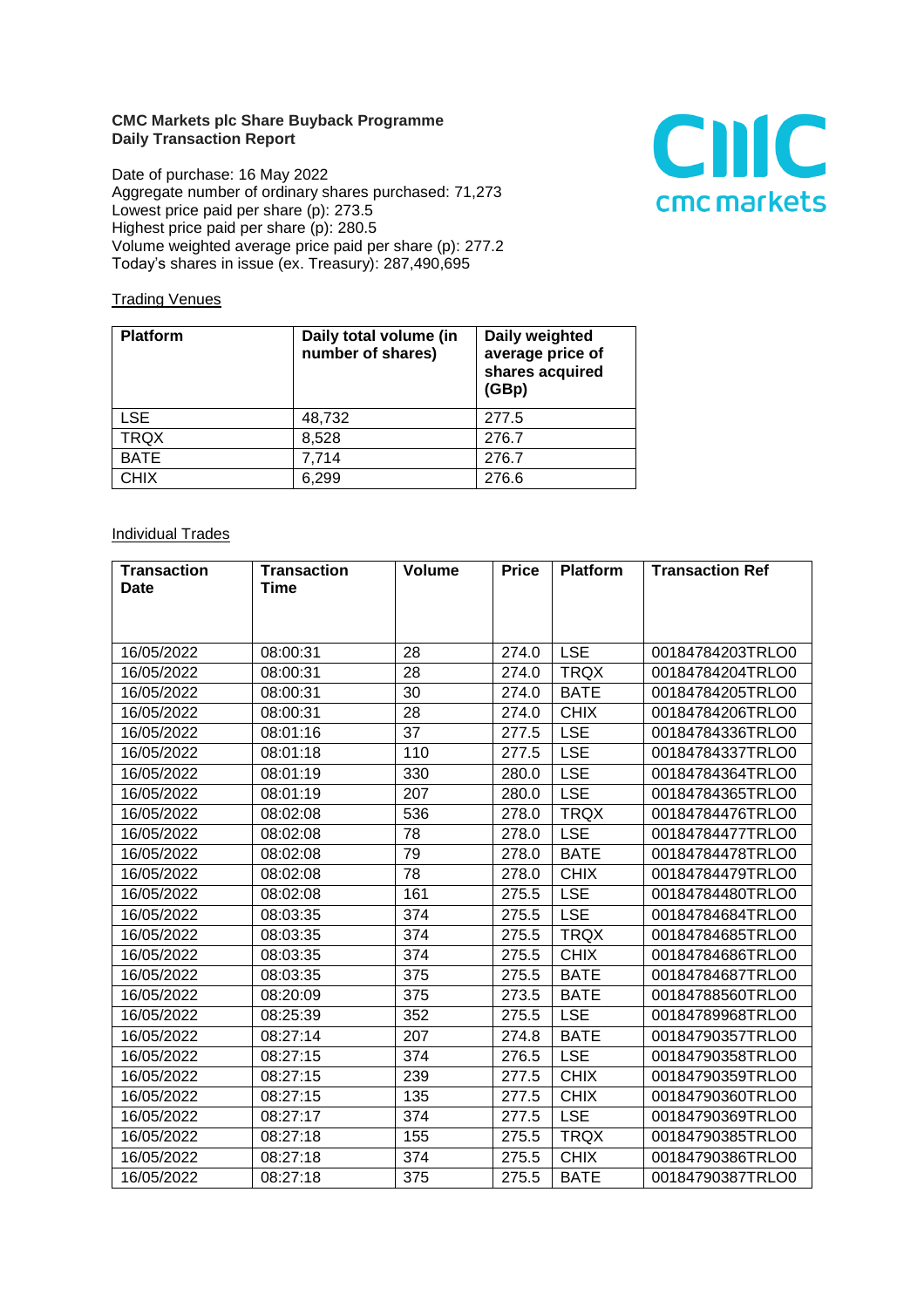| 16/05/2022 | 08:27:18             | 219   | 275.5 | <b>TRQX</b> | 00184790388TRLO0 |
|------------|----------------------|-------|-------|-------------|------------------|
| 16/05/2022 | 08:30:02             | 420   | 275.0 | <b>LSE</b>  | 00184791166TRLO0 |
| 16/05/2022 | 08:30:02             | 31    | 275.0 | <b>LSE</b>  | 00184791167TRLO0 |
| 16/05/2022 | 08:39:04             | 507   | 275.5 | <b>BATE</b> | 00184793006TRLO0 |
| 16/05/2022 | 08:39:04             | 48    | 275.5 | <b>CHIX</b> | 00184793007TRLO0 |
| 16/05/2022 | 08:44:02             | 1     | 275.5 | <b>CHIX</b> | 00184793895TRLO0 |
| 16/05/2022 | 09:31:54             | 346   | 279.5 | <b>LSE</b>  | 00184806008TRLO0 |
| 16/05/2022 | 09:31:54             | 1,420 | 280.0 | <b>LSE</b>  | 00184806009TRLO0 |
| 16/05/2022 | 09:31:54             | 90    | 280.5 | <b>LSE</b>  | 00184806010TRLO0 |
| 16/05/2022 | 09:31:55             | 507   | 279.5 | <b>TRQX</b> | 00184806015TRLO0 |
| 16/05/2022 | 09:31:55             | 403   | 279.5 | <b>CHIX</b> | 00184806016TRLO0 |
| 16/05/2022 | 09:31:55             | 365   | 279.0 | <b>LSE</b>  | 00184806017TRLO0 |
| 16/05/2022 | 09:31:55             | 364   | 279.0 | <b>TRQX</b> | 00184806018TRLO0 |
| 16/05/2022 | 09:31:55             | 365   | 279.0 | <b>BATE</b> | 00184806019TRLO0 |
| 16/05/2022 | 09:31:57             | 374   | 279.5 | <b>LSE</b>  | 00184806021TRLO0 |
| 16/05/2022 | 09:31:57             | 318   | 280.5 | <b>BATE</b> | 00184806022TRLO0 |
| 16/05/2022 | 09:31:57             | 57    | 280.5 | <b>BATE</b> | 00184806023TRLO0 |
| 16/05/2022 | 09:51:37             | 374   | 279.0 | <b>TRQX</b> | 00184810344TRLO0 |
| 16/05/2022 | 09:51:37             | 374   | 279.0 | <b>CHIX</b> | 00184810345TRLO0 |
| 16/05/2022 | 09:51:37             | 375   | 279.0 | <b>BATE</b> | 00184810346TRLO0 |
| 16/05/2022 | 09:51:37             | 374   | 279.0 | <b>LSE</b>  | 00184810347TRLO0 |
| 16/05/2022 | 09:51:37             | 330   | 278.8 | <b>BATE</b> | 00184810348TRLO0 |
| 16/05/2022 | 09:51:38             | 95    | 279.5 | <b>BATE</b> | 00184810353TRLO0 |
| 16/05/2022 | 09:51:38             | 300   | 279.5 | <b>BATE</b> | 00184810354TRLO0 |
| 16/05/2022 | 09:51:45             | 374   | 278.5 | <b>TRQX</b> | 00184810385TRLO0 |
| 16/05/2022 | 09:51:45             | 375   | 278.5 | <b>BATE</b> | 00184810386TRLO0 |
| 16/05/2022 | 09:51:45             | 374   | 278.5 | <b>CHIX</b> | 00184810387TRLO0 |
| 16/05/2022 | 09:51:45             | 374   | 278.5 | <b>LSE</b>  | 00184810388TRLO0 |
| 16/05/2022 | 10:23:44             | 374   | 278.0 | <b>TRQX</b> | 00184817595TRLO0 |
| 16/05/2022 | 10:23:44             | 374   | 278.0 | <b>LSE</b>  | 00184817596TRLO0 |
| 16/05/2022 | 10:23:44             | 375   | 278.0 | <b>BATE</b> | 00184817597TRLO0 |
| 16/05/2022 | 10:23:44             | 374   | 278.0 | <b>CHIX</b> | 00184817598TRLO0 |
| 16/05/2022 | 10:23:44             | 233   | 278.0 | <b>TRQX</b> | 00184817599TRLO0 |
| 16/05/2022 | 10:23:44             | 141   | 278.0 | <b>TRQX</b> | 00184817601TRLO0 |
| 16/05/2022 | 10:23:44             | 374   | 277.5 | <b>LSE</b>  | 00184817600TRLO0 |
| 16/05/2022 | 10:27:57             | 374   | 277.0 | <b>LSE</b>  | 00184818536TRLO0 |
| 16/05/2022 | 10:27:57             | 375   | 277.0 | <b>BATE</b> | 00184818537TRLO0 |
| 16/05/2022 | 10:27:57             | 374   | 277.0 | <b>TRQX</b> | 00184818538TRLO0 |
| 16/05/2022 | 10:27:57             | 374   | 277.0 | <b>CHIX</b> | 00184818539TRLO0 |
| 16/05/2022 | 10:28:31             | 374   | 276.5 | <b>LSE</b>  | 00184818690TRLO0 |
| 16/05/2022 | 10:28:31             | 374   | 276.5 | <b>TRQX</b> | 00184818691TRLO0 |
| 16/05/2022 | 10:28:31             | 375   | 276.5 | <b>BATE</b> | 00184818692TRLO0 |
| 16/05/2022 | 10:28:31             | 374   | 276.5 | <b>CHIX</b> | 00184818693TRLO0 |
| 16/05/2022 | 10:29:23             | 374   | 276.0 | <b>TRQX</b> | 00184818954TRLO0 |
| 16/05/2022 | 10:29:23             | 374   | 276.0 | <b>LSE</b>  | 00184818955TRLO0 |
| 16/05/2022 | 10:29:23             | 65    | 276.0 | <b>BATE</b> | 00184818956TRLO0 |
| 16/05/2022 | 10:29:23             | 64    | 276.0 | <b>CHIX</b> | 00184818957TRLO0 |
| 16/05/2022 | 10:29:23             | 113   | 276.0 | <b>CHIX</b> | 00184818958TRLO0 |
| 16/05/2022 | 10:42:04             | 18    | 276.0 | <b>TRQX</b> | 00184821602TRLO0 |
| 16/05/2022 |                      | 279   | 276.0 | <b>LSE</b>  | 00184821603TRLO0 |
| 16/05/2022 | 10:42:04<br>10:42:04 | 138   | 276.0 | <b>TRQX</b> | 00184821604TRLO0 |
|            |                      |       |       |             |                  |
| 16/05/2022 | 10:42:04             | 24    | 276.0 | <b>LSE</b>  | 00184821605TRLO0 |
| 16/05/2022 | 10:42:04             | 304   | 276.0 | <b>BATE</b> | 00184821606TRLO0 |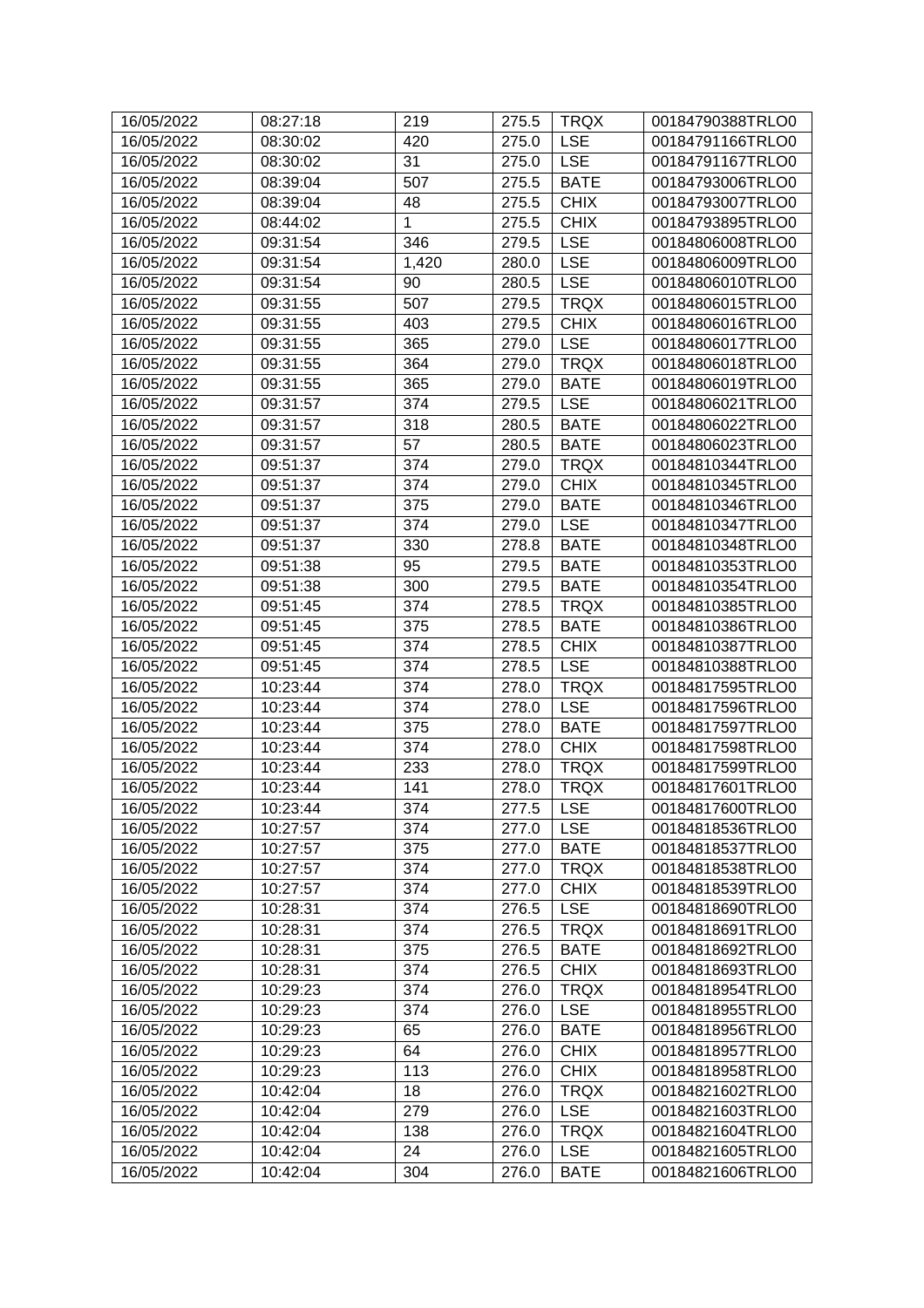| 16/05/2022               | 10:42:04 | 304            | 276.0          | <b>CHIX</b> | 00184821607TRLO0 |
|--------------------------|----------|----------------|----------------|-------------|------------------|
| 16/05/2022               | 10:42:04 | 147            | 276.0          | <b>TRQX</b> | 00184821608TRLO0 |
| 16/05/2022               | 10:45:13 | 718            | 275.5          | <b>TRQX</b> | 00184822216TRLO0 |
| 16/05/2022               | 10:45:13 | 139            | 275.5          | <b>LSE</b>  | 00184822217TRLO0 |
| 16/05/2022               | 10:45:13 | 139            | 275.5          | <b>CHIX</b> | 00184822218TRLO0 |
| 16/05/2022               | 10:45:13 | 140            | 275.5          | <b>BATE</b> | 00184822219TRLO0 |
| 16/05/2022               | 10:50:53 | 492            | 275.5          | <b>TRQX</b> | 00184823290TRLO0 |
| 16/05/2022               | 10:59:11 | 99             | 275.5          | <b>TRQX</b> | 00184825257TRLO0 |
| 16/05/2022               | 10:59:11 | 99             | 275.5          | <b>LSE</b>  | 00184825258TRLO0 |
| 16/05/2022               | 10:59:11 | 100            | 275.5          | <b>CHIX</b> | 00184825259TRLO0 |
| 16/05/2022               | 10:59:11 | 100            | 275.5          | <b>BATE</b> | 00184825260TRLO0 |
| 16/05/2022               | 10:59:11 | 30             | 275.5          | <b>TRQX</b> | 00184825261TRLO0 |
| 16/05/2022               | 11:03:12 | 60             | 276.0          | <b>CHIX</b> | 00184826036TRLO0 |
| 16/05/2022               | 11:03:14 | 59             | 276.0          | <b>LSE</b>  | 00184826044TRLO0 |
| 16/05/2022               | 11:03:16 | 18             | 276.0          | <b>CHIX</b> | 00184826046TRLO0 |
| 16/05/2022               | 11:03:18 | 18             | 276.0          | <b>LSE</b>  | 00184826049TRLO0 |
| 16/05/2022               | 11:03:21 | 6              | 276.0          | <b>CHIX</b> | 00184826057TRLO0 |
| 16/05/2022               | 11:03:24 | 5              | 276.0          | <b>LSE</b>  | 00184826067TRLO0 |
| 16/05/2022               | 11:03:27 | $\overline{2}$ | 276.0          | <b>CHIX</b> | 00184826085TRLO0 |
| 16/05/2022               | 11:03:30 | 1              | 276.0          | <b>LSE</b>  | 00184826099TRLO0 |
| 16/05/2022               | 11:04:40 | 59             | 275.5          | <b>TRQX</b> | 00184826288TRLO0 |
| 16/05/2022               | 11:04:40 | 1              | 275.5          | <b>CHIX</b> | 00184826289TRLO0 |
| 16/05/2022               | 11:04:40 | 60             | 275.5          | <b>BATE</b> | 00184826290TRLO0 |
| 16/05/2022               | 11:04:40 | 18             | 275.5          | <b>LSE</b>  | 00184826291TRLO0 |
| 16/05/2022               | 11:06:09 | 3              | 275.5          | <b>LSE</b>  | 00184826499TRLO0 |
| 16/05/2022               | 11:06:09 | 16             | 276.0          | <b>LSE</b>  | 00184826500TRLO0 |
| 16/05/2022               | 11:06:12 | 10             | 276.0          | <b>CHIX</b> | 00184826504TRLO0 |
| 16/05/2022               | 11:06:14 | $\,6$          | 276.0          | <b>LSE</b>  | 00184826506TRLO0 |
| 16/05/2022               | 11:06:18 | $\,6$          | 276.0          | <b>LSE</b>  | 00184826521TRLO0 |
| 16/05/2022               | 11:06:21 | $\sqrt{3}$     | 276.0          | <b>CHIX</b> | 00184826532TRLO0 |
| 16/05/2022               | 11:06:24 | $\overline{2}$ | 276.0          | <b>LSE</b>  | 00184826546TRLO0 |
| 16/05/2022               | 11:06:27 | 1              | 276.0          | <b>LSE</b>  | 00184826558TRLO0 |
| 16/05/2022               | 11:08:36 | $\mathbf{1}$   | 276.5          | <b>LSE</b>  | 00184827000TRLO0 |
| 16/05/2022               | 11:08:39 | 101            | 276.5          | <b>LSE</b>  | 00184827006TRLO0 |
| 16/05/2022               | 11:08:42 | 43             | $276.5$ LSE    |             | 00184827019TRLO0 |
| 16/05/2022               | 11:08:45 | 31             | 276.5          | <b>LSE</b>  | 00184827023TRLO0 |
| 16/05/2022               | 11:08:48 | 12             | 276.5          | <b>LSE</b>  | 00184827028TRLO0 |
| 16/05/2022               | 11:08:51 | 10             | 276.5          | <b>LSE</b>  | 00184827040TRLO0 |
| 16/05/2022               | 11:08:54 | 3              |                | <b>LSE</b>  | 00184827054TRLO0 |
|                          | 11:08:57 | 3              | 276.5<br>276.5 | <b>LSE</b>  | 00184827067TRLO0 |
| 16/05/2022<br>16/05/2022 |          | 1              |                |             |                  |
|                          | 11:09:00 |                | 276.5          | <b>LSE</b>  | 00184827077TRLO0 |
| 16/05/2022               | 11:29:01 | 154            | 275.5          | <b>TRQX</b> | 00184830872TRLO0 |
| 16/05/2022               | 11:29:01 | 1              | 275.5          | <b>CHIX</b> | 00184830873TRLO0 |
| 16/05/2022               | 11:29:01 | 10             | 275.5          | <b>BATE</b> | 00184830874TRLO0 |
| 16/05/2022               | 11:29:01 | 176            | 275.5          | <b>TRQX</b> | 00184830875TRLO0 |
| 16/05/2022               | 11:29:01 | 1              | 275.5          | <b>LSE</b>  | 00184830877TRLO0 |
| 16/05/2022               | 11:29:01 | $\mathbf{1}$   | 275.5          | <b>LSE</b>  | 00184830878TRLO0 |
| 16/05/2022               | 11:33:49 | 82             | 275.0          | <b>TRQX</b> | 00184831930TRLO0 |
| 16/05/2022               | 11:33:49 | 22             | 275.0          | <b>LSE</b>  | 00184831931TRLO0 |
| 16/05/2022               | 11:33:49 | 19             | 275.0          | <b>TRQX</b> | 00184831932TRLO0 |
| 16/05/2022               | 11:33:49 | 80             | 275.0          | <b>LSE</b>  | 00184831933TRLO0 |
| 16/05/2022               | 11:33:49 | 102            | 275.0          | <b>BATE</b> | 00184831934TRLO0 |
| 16/05/2022               | 11:33:49 | 85             | 275.0          | <b>CHIX</b> | 00184831935TRLO0 |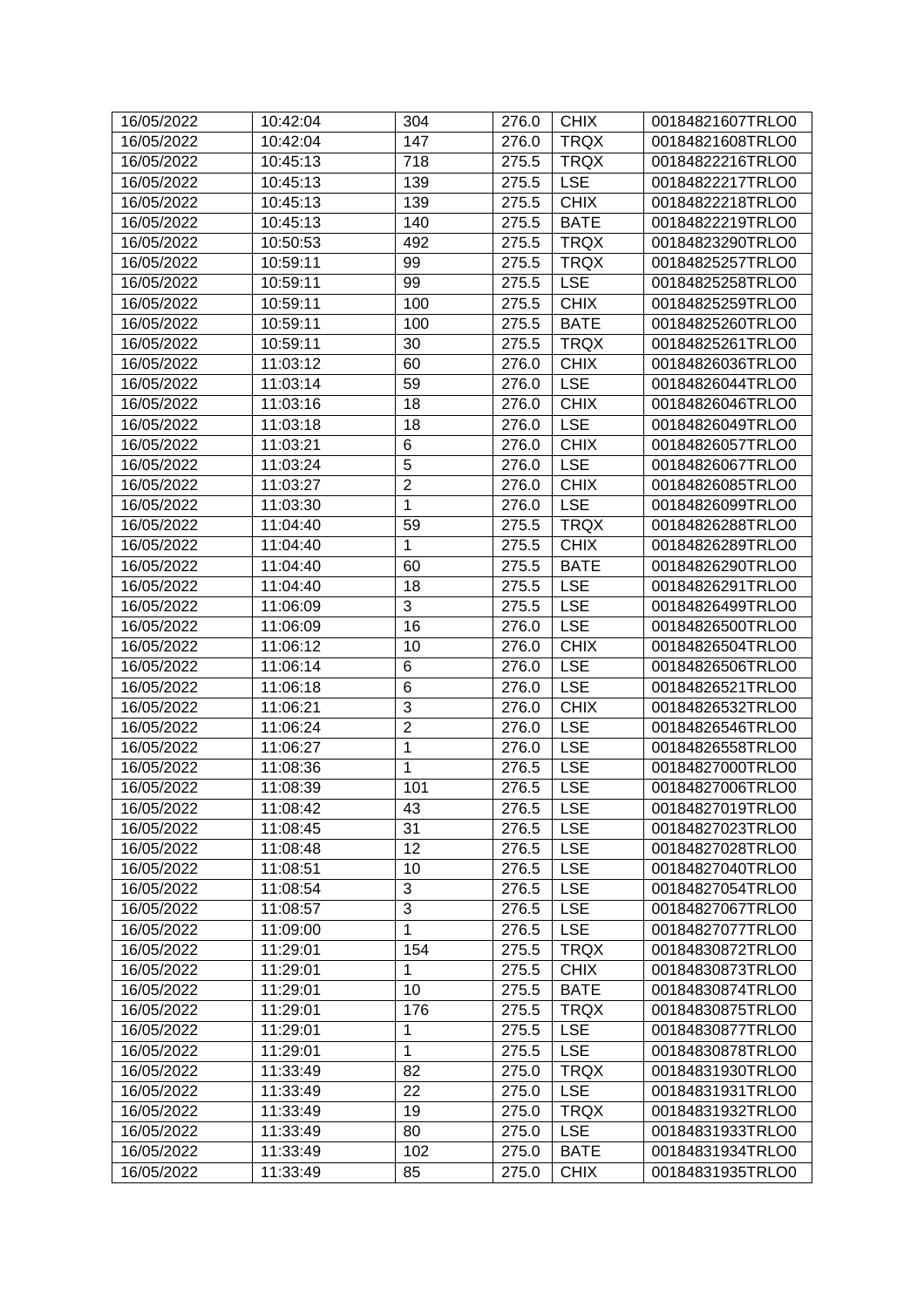| 16/05/2022 | 11:33:49 | 17             | 275.0 | <b>CHIX</b> | 00184831936TRLO0 |
|------------|----------|----------------|-------|-------------|------------------|
| 16/05/2022 | 11:33:49 | 31             | 275.0 | <b>LSE</b>  | 00184831937TRLO0 |
| 16/05/2022 | 11:59:19 | 61             | 276.0 | <b>BATE</b> | 00184837257TRLO0 |
| 16/05/2022 | 11:59:21 | 60             | 276.0 | <b>LSE</b>  | 00184837262TRLO0 |
| 16/05/2022 | 11:59:24 | 18             | 276.0 | <b>BATE</b> | 00184837267TRLO0 |
| 16/05/2022 | 11:59:27 | 21             | 276.0 | <b>LSE</b>  | 00184837279TRLO0 |
| 16/05/2022 | 11:59:30 | $\,6$          | 276.0 | <b>BATE</b> | 00184837281TRLO0 |
| 16/05/2022 | 11:59:33 | 6              | 276.0 | <b>LSE</b>  | 00184837290TRLO0 |
| 16/05/2022 | 11:59:36 | 3              | 276.0 | <b>LSE</b>  | 00184837291TRLO0 |
| 16/05/2022 | 11:59:39 | $\overline{2}$ | 276.0 | <b>BATE</b> | 00184837293TRLO0 |
| 16/05/2022 | 11:59:42 | 1              | 276.0 | <b>LSE</b>  | 00184837301TRLO0 |
| 16/05/2022 | 11:59:44 | 1              | 276.0 | <b>BATE</b> | 00184837309TRLO0 |
| 16/05/2022 | 13:00:13 | 60             | 274.5 | <b>TRQX</b> | 00184850390TRLO0 |
| 16/05/2022 | 13:00:13 | 1              | 274.5 | <b>LSE</b>  | 00184850391TRLO0 |
| 16/05/2022 | 13:00:13 | $\mathbf{1}$   | 274.5 | <b>LSE</b>  | 00184850392TRLO0 |
| 16/05/2022 | 13:00:13 | 61             | 274.5 | <b>CHIX</b> | 00184850393TRLO0 |
| 16/05/2022 | 13:00:13 | 18             | 274.5 | <b>BATE</b> | 00184850394TRLO0 |
| 16/05/2022 | 13:15:02 | 113            | 275.0 | <b>BATE</b> | 00184853991TRLO0 |
| 16/05/2022 | 13:19:11 | 191            | 275.0 | <b>BATE</b> | 00184855033TRLO0 |
| 16/05/2022 | 14:46:18 | 303            | 275.5 | <b>TRQX</b> | 00184895377TRLO0 |
| 16/05/2022 | 14:46:18 | 303            | 275.5 | <b>LSE</b>  | 00184895378TRLO0 |
| 16/05/2022 | 14:46:18 | 303            | 275.5 | <b>CHIX</b> | 00184895379TRLO0 |
| 16/05/2022 | 15:01:40 | 122            | 275.0 | <b>BATE</b> | 00184907554TRLO0 |
| 16/05/2022 | 15:01:40 | 303            | 275.0 | <b>CHIX</b> | 00184907556TRLO0 |
| 16/05/2022 | 15:01:40 | 324            | 275.0 | <b>BATE</b> | 00184907558TRLO0 |
| 16/05/2022 | 15:01:40 | 245            | 275.0 | <b>LSE</b>  | 00184907553TRLO0 |
| 16/05/2022 | 15:01:40 | 128            | 275.0 | <b>TRQX</b> | 00184907555TRLO0 |
| 16/05/2022 | 15:01:40 | 58             | 275.0 | <b>LSE</b>  | 00184907557TRLO0 |
| 16/05/2022 | 15:01:40 | 317            | 275.0 | <b>TRQX</b> | 00184907559TRLO0 |
| 16/05/2022 | 15:04:40 | 186            | 275.0 | <b>TRQX</b> | 00184909366TRLO0 |
| 16/05/2022 | 15:04:40 | 186            | 275.0 | <b>LSE</b>  | 00184909367TRLO0 |
| 16/05/2022 | 15:04:40 | 187            | 275.0 | <b>BATE</b> | 00184909368TRLO0 |
| 16/05/2022 | 15:04:40 | 251            | 275.0 | <b>CHIX</b> | 00184909369TRLO0 |
| 16/05/2022 | 15:04:40 | 40             | 275.0 | <b>CHIX</b> | 00184909370TRLO0 |
| 16/05/2022 | 15:59:19 | 507            | 275.0 | <b>CHIX</b> | 00184948133TRLO0 |
| 16/05/2022 | 15:59:19 | 213            | 275.0 | <b>TRQX</b> | 00184948131TRLO0 |
| 16/05/2022 | 15:59:19 | 214            | 275.0 | <b>BATE</b> | 00184948132TRLO0 |
| 16/05/2022 | 15:59:19 | 214            | 275.0 | <b>LSE</b>  | 00184948134TRLO0 |
| 16/05/2022 | 16:16:08 | 346            | 276.0 | <b>BATE</b> | 00184962091TRLO0 |
| 16/05/2022 | 16:16:08 | 388            | 276.0 | <b>TRQX</b> | 00184962090TRLO0 |
| 16/05/2022 | 16:16:08 | 99             | 276.0 | <b>LSE</b>  | 00184962092TRLO0 |
| 16/05/2022 | 16:16:08 | 261            | 276.0 | <b>LSE</b>  | 00184962093TRLO0 |
| 16/05/2022 | 16:16:08 | 164            | 276.0 | <b>CHIX</b> | 00184962094TRLO0 |
| 16/05/2022 | 16:16:08 | 42             | 276.0 | <b>BATE</b> | 00184962095TRLO0 |
| 16/05/2022 | 16:16:08 | 197            | 276.0 | <b>CHIX</b> | 00184962096TRLO0 |
| 16/05/2022 | 16:35:15 | 16             | 277.5 | <b>LSE</b>  | 00184979414TRLO0 |
| 16/05/2022 | 16:35:15 | 752            | 277.5 | <b>LSE</b>  | 00184979415TRLO0 |
| 16/05/2022 | 16:35:15 | 8,869          | 277.5 | <b>LSE</b>  | 00184979416TRLO0 |
| 16/05/2022 | 16:35:15 | 11,414         | 277.5 | <b>LSE</b>  | 00184979417TRLO0 |
| 16/05/2022 | 16:35:15 | 1,268          | 277.5 | <b>LSE</b>  | 00184979418TRLO0 |
| 16/05/2022 | 16:35:15 | 194            | 277.5 | <b>LSE</b>  | 00184979419TRLO0 |
| 16/05/2022 | 16:35:15 | 382            | 277.5 | <b>LSE</b>  | 00184979420TRLO0 |
| 16/05/2022 | 16:35:15 | 576            | 277.5 | <b>LSE</b>  | 00184979421TRLO0 |